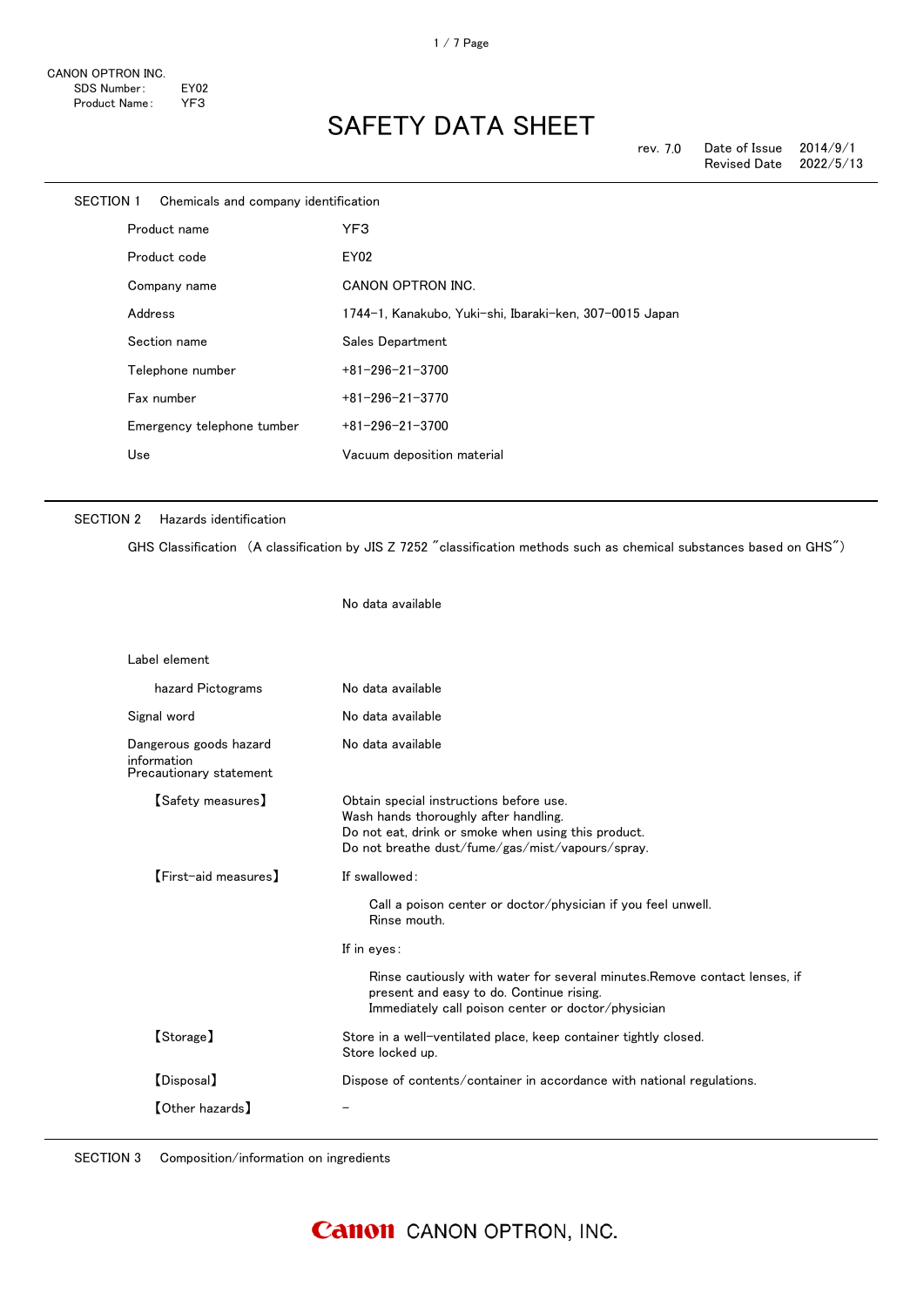|                  | Substance/Mixture                                                          | Substance                                                                                                                                                                                                                  |
|------------------|----------------------------------------------------------------------------|----------------------------------------------------------------------------------------------------------------------------------------------------------------------------------------------------------------------------|
|                  | Chemical name                                                              | Yttrium fluoride                                                                                                                                                                                                           |
|                  | Chemical formula                                                           | YF3                                                                                                                                                                                                                        |
|                  | Concentration or concentration<br>range                                    | 99.9                                                                                                                                                                                                                       |
|                  | CAS No.                                                                    | 13709-49-4                                                                                                                                                                                                                 |
|                  | <b>TSCA Inventry</b>                                                       | Yttrium fluoride (YF3)                                                                                                                                                                                                     |
|                  | EINECS number                                                              | $237 - 257 - 5$                                                                                                                                                                                                            |
|                  | Radioactive information                                                    | Radioactive substances are not used as the material. Therefore, there is no<br>reason that ionizing radiation would be generated.                                                                                          |
| <b>SECTION 4</b> | First aid measures                                                         |                                                                                                                                                                                                                            |
|                  | Inhalation                                                                 | Remove person to fresh air and keep comfortable for breathing.<br>Get medical advice/attention if you feel unwell.                                                                                                         |
|                  | Skin contact                                                               | Take off immediately all contaminated clothing. Rinse affected areas with<br>water/shower.<br>IF ON SKIN: Wash with plenty of soap and water.<br>If skin irritation or rash occurs: : Get medical advice/attention.        |
|                  | Eye contact                                                                | Rinse cautiously with water for several minutes. Remove contact lenses, if<br>present and easy to do. Continue rising.<br>If eye irritation persists: Get medical advice/attention.                                        |
|                  | Ingestion                                                                  | Rinse mouth.<br>Get medical advice/attention.                                                                                                                                                                              |
|                  | Most important symptoms and<br>effects, both acute and delayed             | No data available                                                                                                                                                                                                          |
|                  | Protection of first aiders                                                 | Rescuers, wear suitable protective equipment as the situation demands.                                                                                                                                                     |
|                  | Special precautions for physicians                                         | No data available                                                                                                                                                                                                          |
| <b>SECTION 5</b> | Firefighting measures                                                      |                                                                                                                                                                                                                            |
|                  | Suitable extinguishing media                                               | This product itself is not flammable.                                                                                                                                                                                      |
|                  | Unsuitable extinguishing media                                             | No data available                                                                                                                                                                                                          |
|                  | Specific hazards                                                           | No data available                                                                                                                                                                                                          |
|                  | Specific extinguishing methods                                             | In the case of a fire in the periphery, the portable container is quickly moved to a<br>safe place.                                                                                                                        |
|                  | Special protective equipment for<br>firefighters                           | Wear suitable protective equipment (gloves, glasses and a mask) in fire-fighting.                                                                                                                                          |
| <b>SECTION 6</b> | Accidental release measures                                                |                                                                                                                                                                                                                            |
|                  | Personal precautions, protective<br>equipment, and emergency<br>procedures | Protection equipment (specified as those in which the properties of the product<br>are suitable) worn during operation so that airborne droplets, etc., do not adhere<br>to the skin and dusts and gases are not absorbed. |
|                  | Environmental precautions                                                  | The leakage may not directly flow into rivers or sewage.                                                                                                                                                                   |

### **Canon** CANON OPTRON, INC.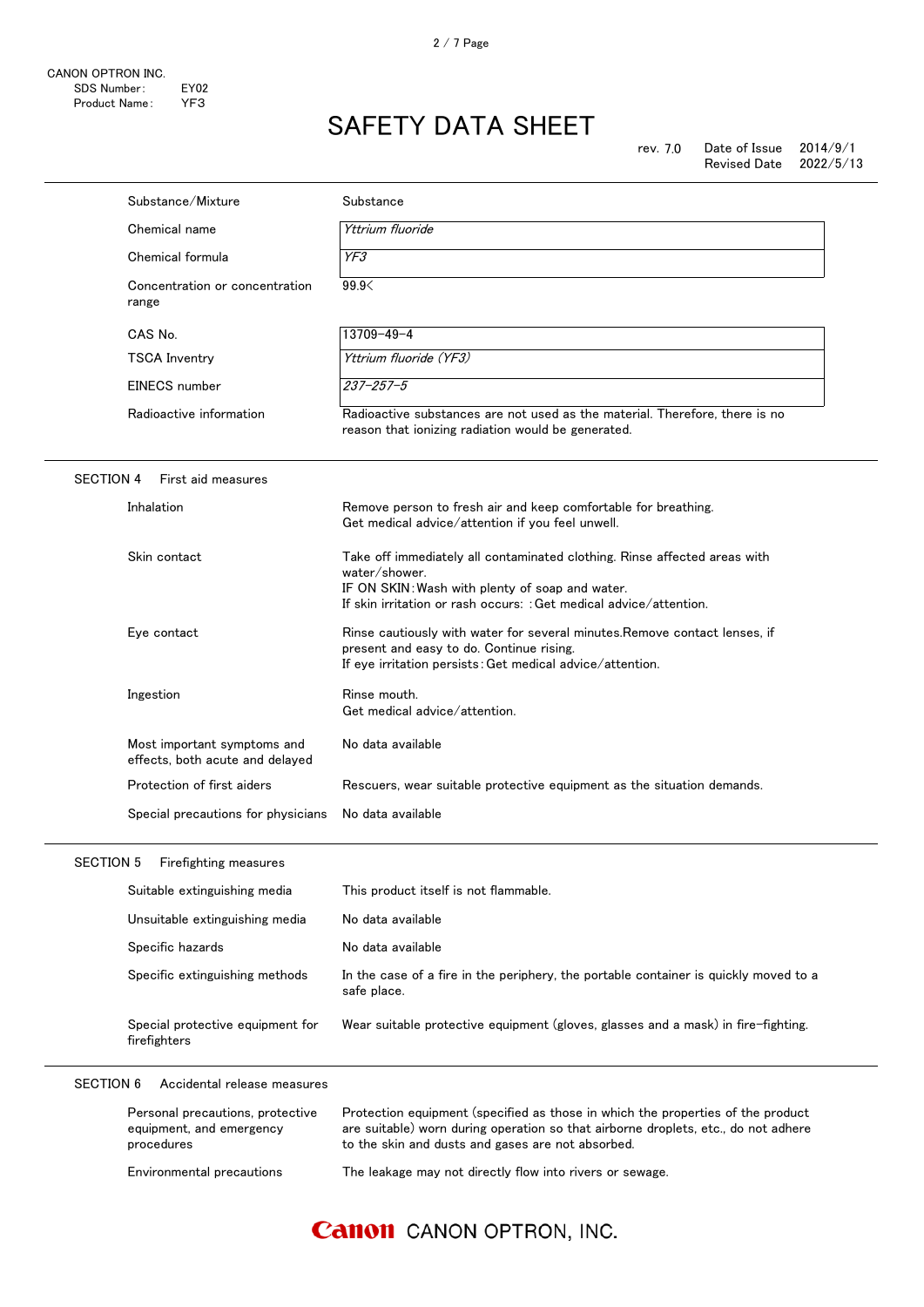CANON OPTRON INC. SDS Number: EY02 Product Name: YF3

## SAFETY DATA SHEET

|           |                                                         | Date of Issue<br>2014/9/1<br>rev. 7.0<br>2022/5/13<br>Revised Date                                                                                                                                    |
|-----------|---------------------------------------------------------|-------------------------------------------------------------------------------------------------------------------------------------------------------------------------------------------------------|
|           | Methods and material for<br>containment and cleaning up | The leaked material is scooped up, or swept up and gathered to be recovered in a<br>paper bag or a drum.<br>After recovery, a small amount of the residue is absorbed in sediment, sawdust,<br>etc.   |
|           | Secondary disaster prevention<br>measures               | No data available                                                                                                                                                                                     |
| SECTION 7 | Handling and storage                                    |                                                                                                                                                                                                       |
|           | Precautions for safe handling                           |                                                                                                                                                                                                       |
|           | Technical measures                                      | Take measures for equipment as described in "8. Exposure controls/personal<br>protection" and wear protective equipment.                                                                              |
|           | Safety handling precautions                             | Handling work must be practiced in a room where there is a local or total<br>$\mathbf{r} = \mathbf{r} + \mathbf{r}$ , $\mathbf{r} = \mathbf{r} + \mathbf{r}$ , $\mathbf{r} = \mathbf{r} + \mathbf{r}$ |

|                                                                 | ventilation facility.                                                                        |
|-----------------------------------------------------------------|----------------------------------------------------------------------------------------------|
| Avoidance of contact                                            | Refer to "10. Stability and reactivity."                                                     |
| Hygiene measures                                                | Wash hands thoroughly after handling.<br>Do not eat, drink or smoke when using this product. |
| Conditions for safe storage,<br>including any incompatibilities |                                                                                              |
| Safe storage conditions                                         | Store in a well-ventilated place. Keep container tightly closed.                             |
| Safety packaging material                                       | No data available                                                                            |

SECTION 8 Exposure controls/personal protection

#### YF3

Permissible concentration

| ACGIH                                                                       | $TLV$ -TWA: 1 mg/m <sup>3</sup><br>(as yttrium and compound, yttrium)<br>$(2015 \text{ version})$ |
|-----------------------------------------------------------------------------|---------------------------------------------------------------------------------------------------|
| Appropriate engineering controls                                            | Use sealed devices, equipment, or a local exhaust ventilation as much as<br>possible.             |
| Individual protection measures,<br>such as personal protective<br>equipment |                                                                                                   |
| Respiratory protection                                                      | Dustproof mask                                                                                    |
| Hand protection                                                             | Protective gloves                                                                                 |
| Eye/face protection                                                         | Dust-proof glasses                                                                                |
| Skin protection                                                             | Protective clothing                                                                               |
|                                                                             |                                                                                                   |

SECTION 9 Physical and chemical properties

Appearance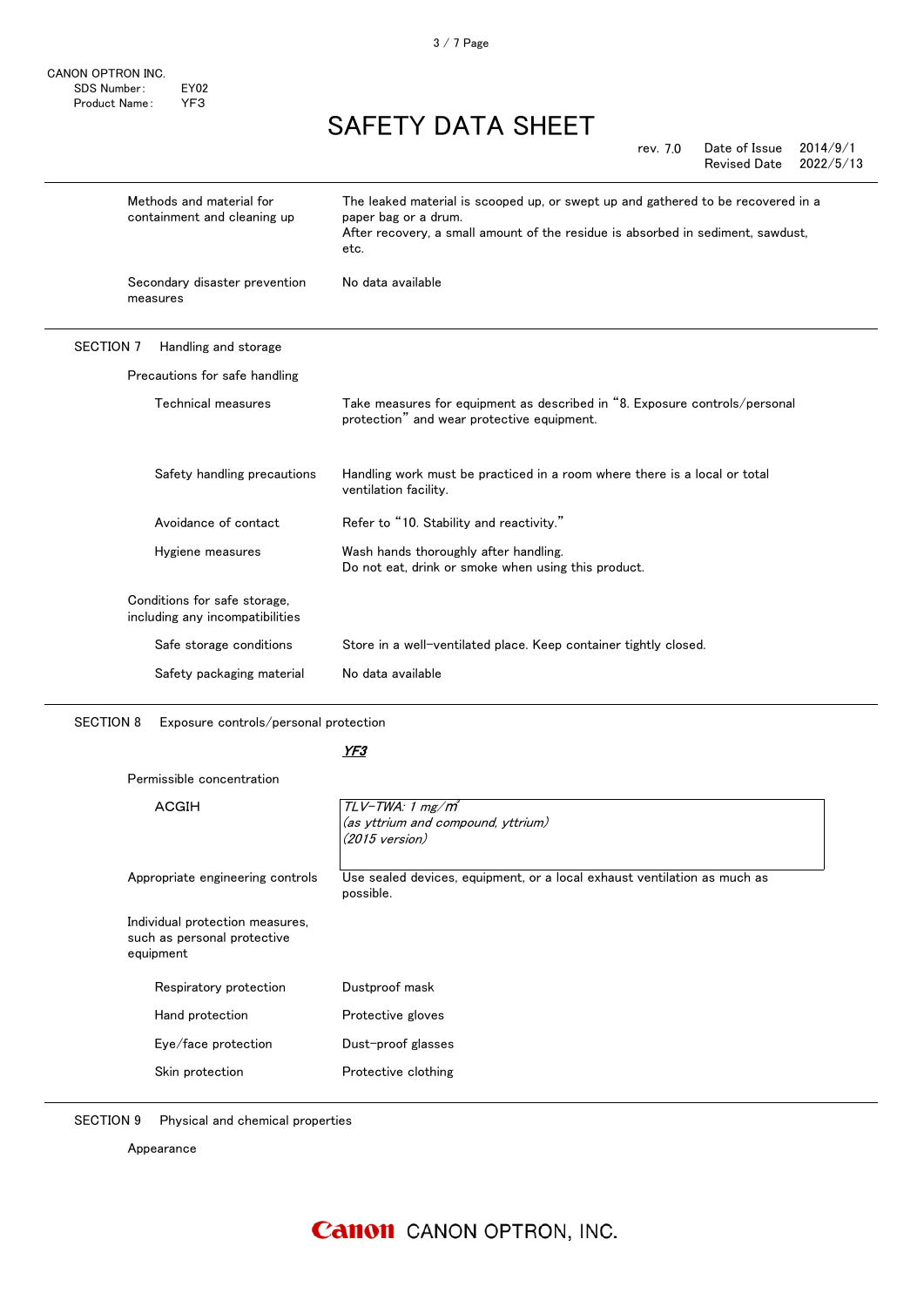| Physical state                                              | Solid             |
|-------------------------------------------------------------|-------------------|
| Form                                                        | Granular          |
| Colour                                                      | White             |
| Odour                                                       | None              |
|                                                             | YF3               |
| Melting point/freezing point                                | $1387^{\circ}$ C  |
| Boiling point or initial boiling point<br>and boiling range | No data available |
| Flammability                                                | No data available |
| Upper/lower flammability or<br>explosive limits             | No data available |
| Flash point                                                 | No data available |
| Auto-ignition temperature                                   | Noncombustibility |
| Decomposition temperature                                   | No data available |
| рH                                                          | No data available |
| Kinematic viscosity                                         | No data available |
| Solubility                                                  |                   |
| Water                                                       | Insoluble         |
| Other solvents                                              | No data available |
| Partition coefficient: n-<br>octanol/water                  | No data available |
| Vapour pressure                                             | No data available |
| Density and/or relative density                             | 4.01              |
| (Density)                                                   |                   |
| Relative vapor density                                      | No data available |
| Particle characteristics                                    | No data available |
| Other information                                           | No data available |

#### SECTION 10 Stability and reactivity

#### YF3

| Reactivity                         | No data available                                                               |
|------------------------------------|---------------------------------------------------------------------------------|
| Chemical stability                 | It is stable in storage conditions and normal handling.                         |
| Possibility of hazardous reactions | To generate toxic hydrogen fluoride gas and fluorine gas decomposes on heating. |
| Conditions to avoid                | High-temperature and humidity                                                   |
| Incompatible materials             | No data available                                                               |

### **Canon** CANON OPTRON, INC.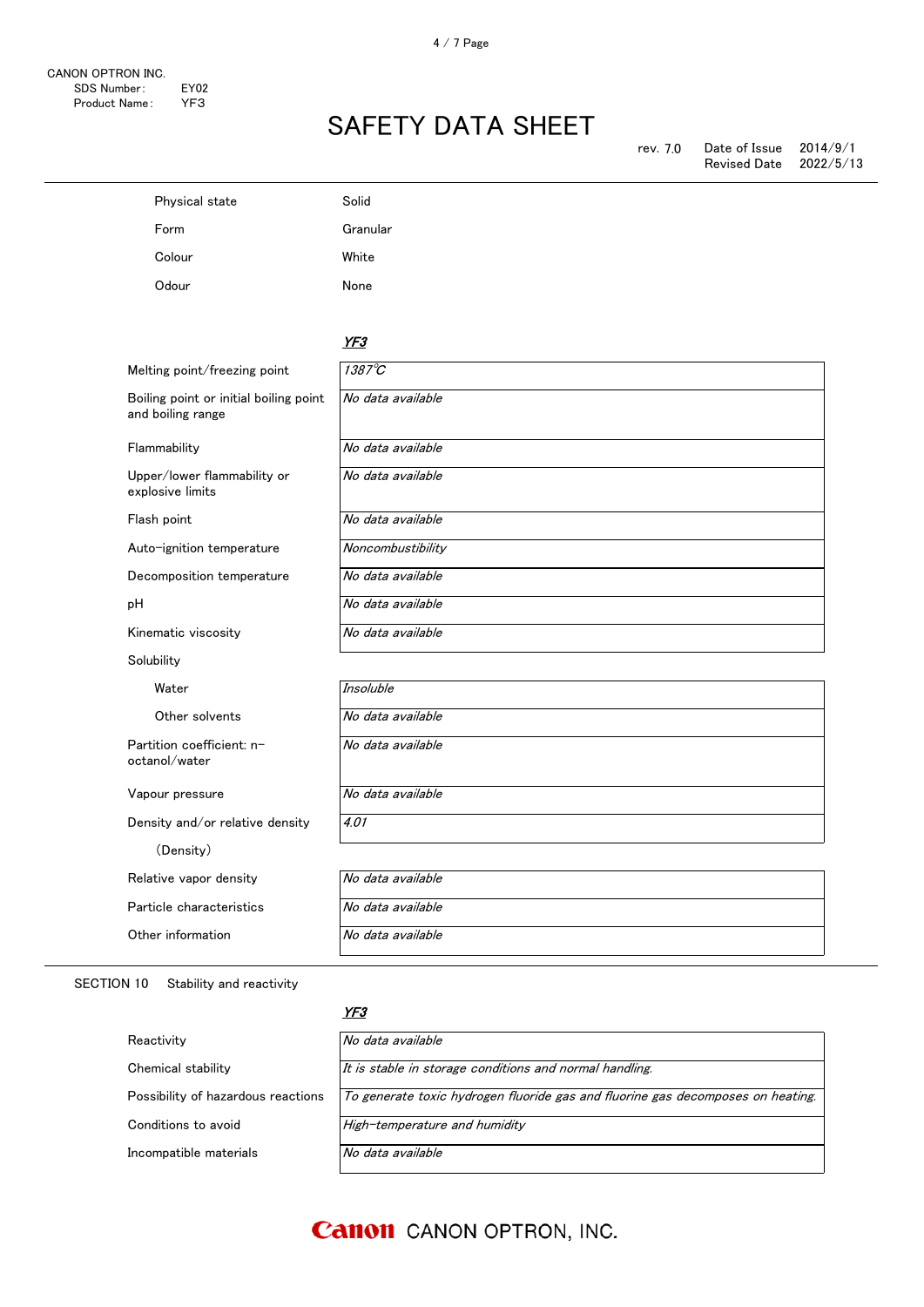rev. 7.0 Date of Issue 2014/9/1<br>Revised Date 2022/5/13 Revised Date

Hazardous decomposition products  $\sqrt{T}$  generate toxic hydrogen fluoride gas and fluorine gas decomposes on heating.

### SECTION 11 Toxicological information

YF3

| Acute toxicity(oral)                                 | No data available                                          |
|------------------------------------------------------|------------------------------------------------------------|
| Acute toxicity(dermal)                               | No data available                                          |
| Acute toxicity (Inhalation: Gases)                   | No data available                                          |
| Acute toxicity (Inhalation:<br>Vapours)              | No data available                                          |
| Acute toxicity (Inhalation: Dusts<br>and mists)      | No data available                                          |
| Skin corrosion/irritation                            | Nose, throat, trachea is stimulated by inhalation of dust. |
| Serious eye damage/irritation                        | No data available                                          |
| Respiratory or skin sensitization                    | No data available                                          |
| Germ cell mutagenicity                               | No data available                                          |
| Carcinogenicity                                      | No data available                                          |
| Reproductive toxicity                                | No data available                                          |
| Specific target organ toxicity (single<br>exposure)  | No data available                                          |
| Specific target organ<br>toxicity(repeated exposure) | No data available                                          |
| Aspiration hazard                                    | No data available                                          |
| Other information                                    | No data available                                          |

SECTION 12 Ecological information

#### YF3

| Toxicity                                                       |                   |
|----------------------------------------------------------------|-------------------|
| Hazardous to the aguatic<br>environment Short-<br>term(acute)  | No data available |
| Hazardous to the aguatic<br>environment Long-<br>term(chronic) | No data available |
| Persistence and degradability                                  | No data available |
| Bioaccumulative potential                                      | No data available |
| Mobility in soil                                               | No data available |
| Hazard to the ozone layer                                      | No data available |
| Other adverse effects                                          | No data available |
|                                                                |                   |

SECTION 13 Disposal considerations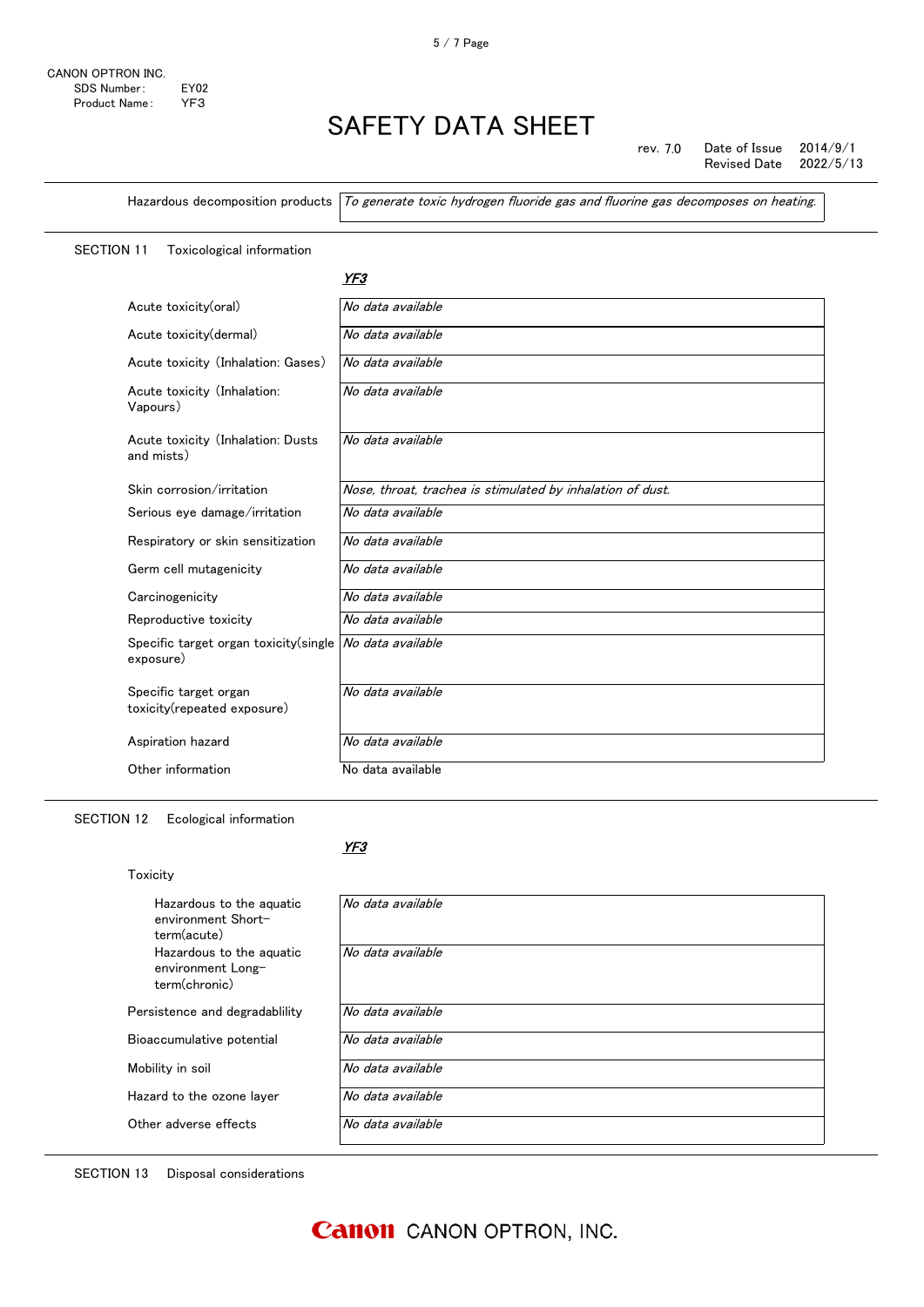rev. 7.0 Date of Issue 2014/9/1<br>Revised Date 2022/5/13 Revised Date

| Waste treatment methods                              | Process is contracted to industrial waste disposers who received approval of a<br>prefectural governor.                                                                                                                       |
|------------------------------------------------------|-------------------------------------------------------------------------------------------------------------------------------------------------------------------------------------------------------------------------------|
| Contaminated container and<br>contaminated packaging | The container is recycled after being cleaned, or is appropriately processed<br>according to the standards of related laws and regulations.<br>When disposing of empty containers, the contents should be completely removed. |

SECTION 14 Transport information

International regulation

#### <u>YF3</u>

| UN number                                                  | Not applicable                                                                                                                                                   |
|------------------------------------------------------------|------------------------------------------------------------------------------------------------------------------------------------------------------------------|
| UN proper shipping name                                    | Not applicable                                                                                                                                                   |
| UN classification                                          | Not applicable                                                                                                                                                   |
| Transport hazard class                                     | Not applicable                                                                                                                                                   |
| Packing group                                              | Not applicable                                                                                                                                                   |
| Hazardous to the aguatic<br>environment                    | No data available                                                                                                                                                |
| Maritime transport in bulk<br>according to IMO instruments | No data available                                                                                                                                                |
| Japanese lows and regulations                              | Land regulation information Not applicable<br>Maritime regulatory information non-hazardous materials<br>Aviation regulatory information non-hazardous materials |
| Special precautions for users                              | No data available                                                                                                                                                |
| <b>Special Provisions</b>                                  |                                                                                                                                                                  |

SECTION 15 Regulatoly information(Japan)

#### YF3

| Occupational Safety and Health<br>Law               | There is it in the case of an application or an application |
|-----------------------------------------------------|-------------------------------------------------------------|
| PRTR Law                                            | Not applicable                                              |
| Poisonous and Deleterious<br>Substances control Law | Not applicable                                              |
| Labor Standards Act                                 | There is it in the case of an application or an application |
| Chemical substances control Law                     | Not applicable                                              |
| Fire fighting Law                                   | Not applicable                                              |
| Air Pollution Control Act                           | Not applicable                                              |
| Water Pollution Prevention Act                      | There is it in the case of an application or an application |
| Water Supply Act                                    | There is it in the case of an application or an application |
| Sewerage Act                                        | There is it in the case of an application or an application |
| Marine Pollution Prevention Law                     | Not applicable                                              |

6 / 7 Page

**Canon** CANON OPTRON, INC.